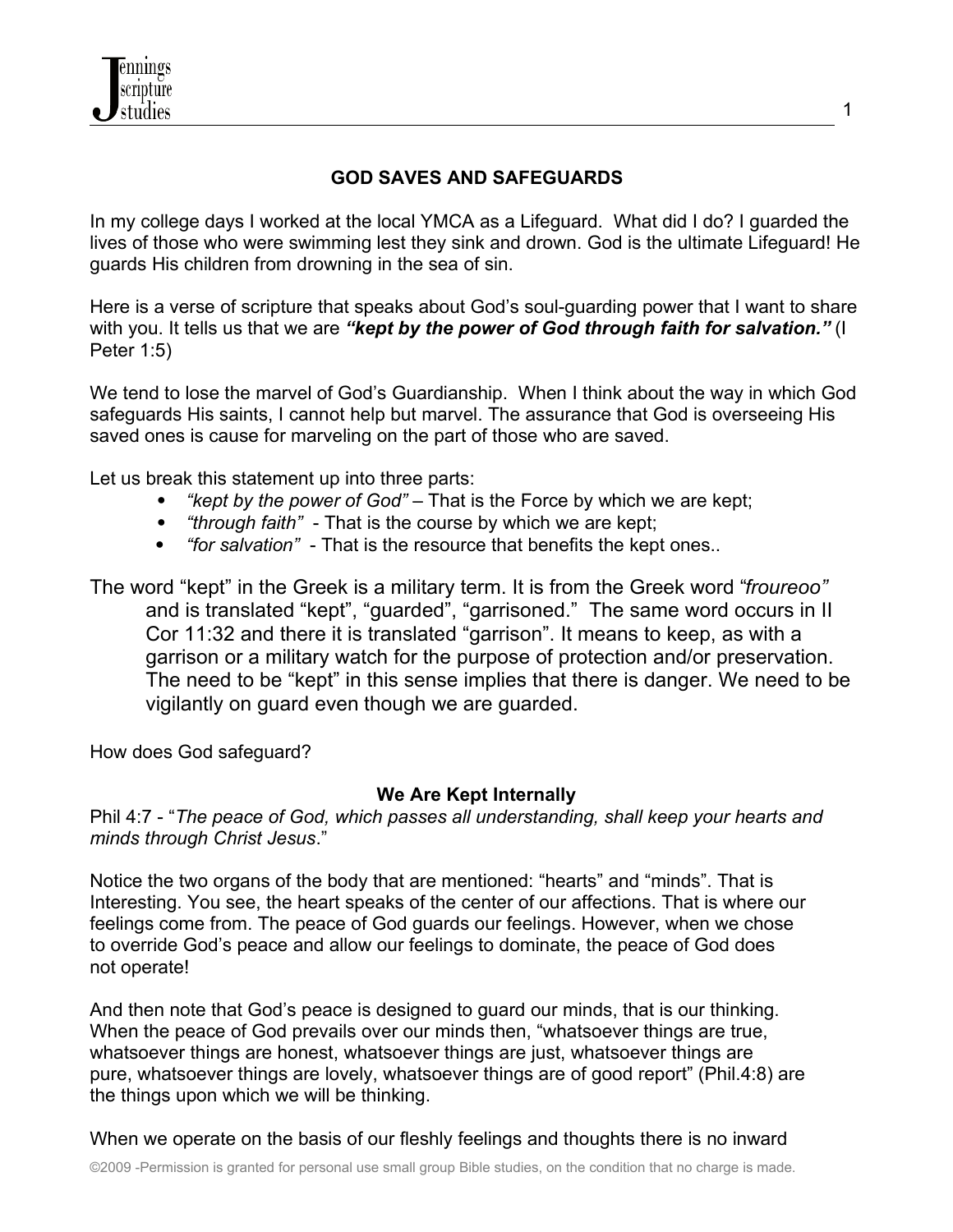peace. Not only is this true of believers individually but it is also true of believers corporately. Churches filled with believers who have yielded to the internal peace of God controlling their hearts and minds are blessed congregations. Churches with believers whose hearts and minds are self-controlled are war zones! Paul wrote to the church in Colosse, "let the peace of God rule in your hearts, to the which also you are called in one body." (Col.3:15)

# **We Are Kept Externally**

Jude v. 24 - "*Now unto him that is able to keep you from falling, and to present you faultless before the presence of his glory with exceeding joy, to the only wise God our Saviour, be glory and majesty, dominion and power, both now and ever. Amen*."

Jude's benediction is a reassuring doxology. It is often pronounced at the end of church services, referenced at the end of correspondence and memorized by scripture loving Christians. This doxological benediction is divided into two stanzas: it contains promises for the faith family and it concludes with praise to the Father of the family.

## *The Promises It Contains.*

 "Now unto him that is able to keep you from falling, and to present you faultless before the presence of his glory with exceeding joy…"

 *There is the promise of preservation* - "Now unto him that is able to keep you from falling." Jude is not saying that a child of God can fall in the sense of losing his salvation. The Greek word is "aptaistous" translated here as "falling" and means "stumbling." God is the One Who is able to "keep you from stumbling" but we must consciously cooperate with Him and trust in Him as we walk amidst temptations on every hand.

 *There is the promise of presentation.* – "and to present you faultless before the presence of his glory with exceeding joy…." We may be faulted here but when presented to Christ as His Bride at the Throne we will be presented faultless. Paul writes concerning the church: "That he might present it to himself a glorious church, not having spot, or wrinkle, or any such thing; but that it should be holy and without blemish." (Eph.5:27) And Jude adds: "with exceeding joy" – what a joyous occasion for both saint and Saviour!

## *The Praise With Which It Concludes***.**

 "To the only wise God our Saviour, be glory and majesty, dominion and power, both now and ever. Amen."

 *Jude praises God's glory -* "To the only wise God our Saviour, be glory and majesty." He is God all-wise; He is God and Saviour; He is glorious God and Saviour; He is the majestic God and Saviour. Give Him glory all you peoples!

 *Jude praises God's government* – "dominion and power, both now and ever. Amen." Our subject is the safeguarding power of God. His dominion is universal and His power is unlimited. Since He keeps the sun, moon and stars from falling, surely He "is able to keep you from falling, and to present you faultless before the presence of his glory with exceeding joy"!